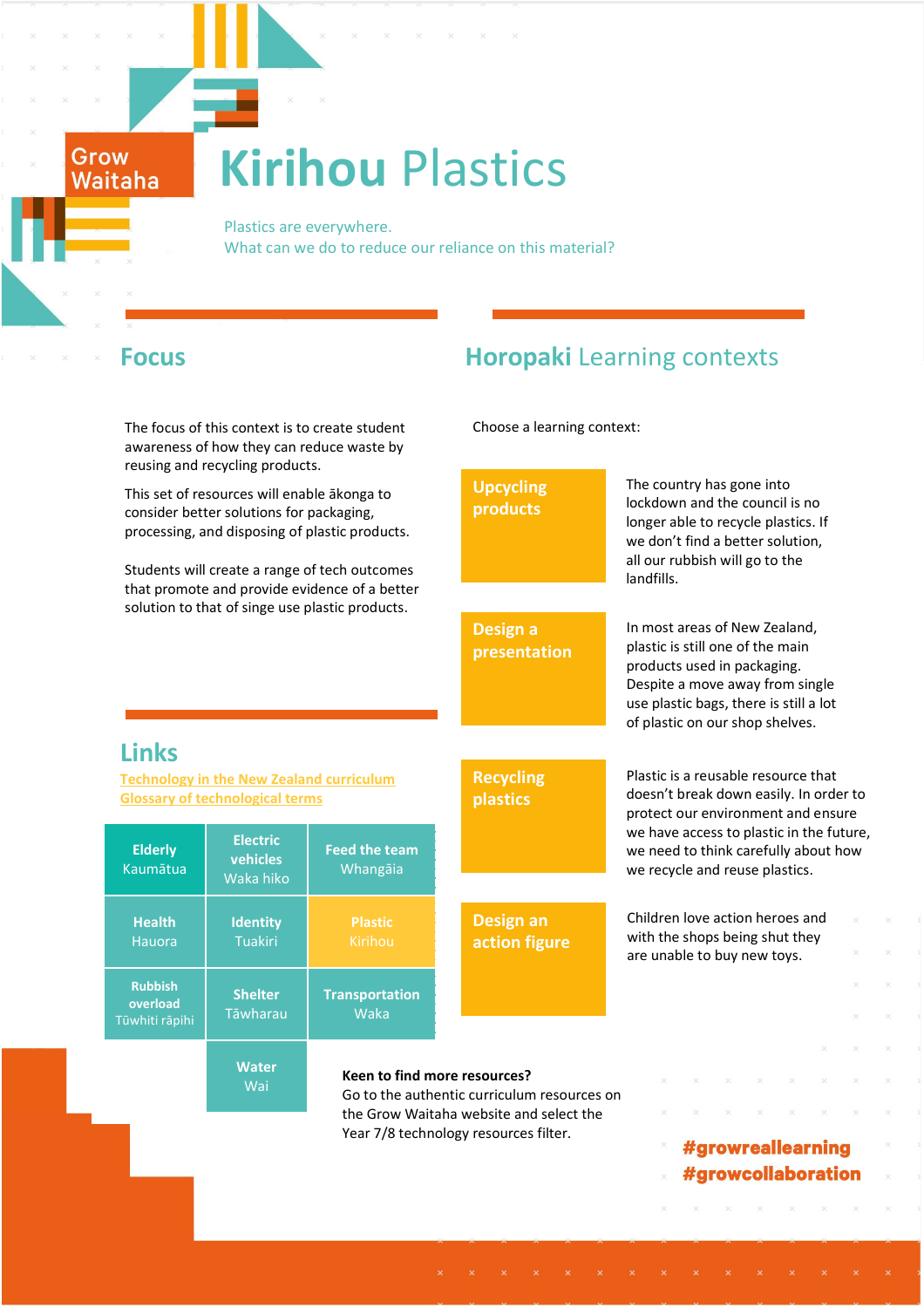# tech IT

**Why so much? 21**

**The Context/Horopaki:** The country has gone into lockdown and the council is no longer able to recycle plastics. If we don't find a better solution, all our rubbish will go to the landfills.

### **The Brief 1:** *You are to explore potential upcycled plastic products.*

**The Brief 2:** *You are to create a holder or stand for an everyday object in your home using plastics from the recycling bin.* 

### **(WALT) We are learning to:**

- investigate the properties of plastic by creating new products.
- solve everyday problems with recycled materials.



- 1. Search on the internet and find two differen[t upcycled bottle projects.](https://www.google.com/search?rlz=1C5CHFA_enNZ862NZ862&sxsrf=ALeKk006CzY7K88jHgMTo6ijKaXsUAziKA%3A1587500566123&ei=FlafXvGQB5G89QPJ-7OIAg&q=upcycled+plastic+bottle+projects&oq=upcycled+plastic+bottle+projects&gs_lcp=CgZwc3ktYWIQDDoECAAQR1D6dli7fmDCpgFoAHACeACAAfMBiAHmDJIBBTAuNC40mAEAoAEBqgEHZ3dzLXdpeg&sclient=psy-ab&ved=0ahUKEwjx88u6rProAhURXn0KHcn9DCEQ4dUDCAw) Have a go at making them.
- 2. Watch video 1 about creating a plastic bottle water sprinkler.
- 3. Make your own sprinkler.
- 4. Make two different sprinklers by experimenting with the hole sizes and number of holes.
- 5. Test which sprinkler sprays the furthest and graph your results.
- 6. Using other plastic bottles, develop a stand that keeps your bottle up the right way.
- 7. Send a photo or video of your best sprinkler and some of your other creations to your teacher.

# **Digital resources/Rauemi**

1 Upcycled water sprinkler [https://www.lifehacker.com.au/2014/08/make-a](https://www.lifehacker.com.au/2014/08/make-a-simple-garden-sprinkler-from-a-plastic-bottle/)[simple-garden-sprinkler-from-a-plastic-bottle/](https://www.lifehacker.com.au/2014/08/make-a-simple-garden-sprinkler-from-a-plastic-bottle/)



# **Material resources/Rauemi**

Plastic bottles Electrical tape/hot glue Paper Paints or permanent markers Drawing pin/compass or cordless drill



 $[$  PLASTICS  $//$ 

### **Activity 2 Holder challenge**

- 1. Identify a key stakeholder in your home or wider family.
- 2. Ask them to identify a product that needs a storage solution within your home, e.g. remote controls, pens and pencils, jewellery. The main resource you need to use is plastic from the recycling bin.
- 3. Sketch your design ideas and get your stakeholder to give you feedback on what they think will work.
- 4. Develop a prototype of your design.
- 5. Test that your prototype solves the need (i.e. can hold whatever your stakeholder has asked for).
- 6. Ask your stakeholder for feedback on your prototype.
- 7. Make any changes they suggest and finish it to the best standard you can.
- 8. Send a photo of your design and your finished holder to your teacher.



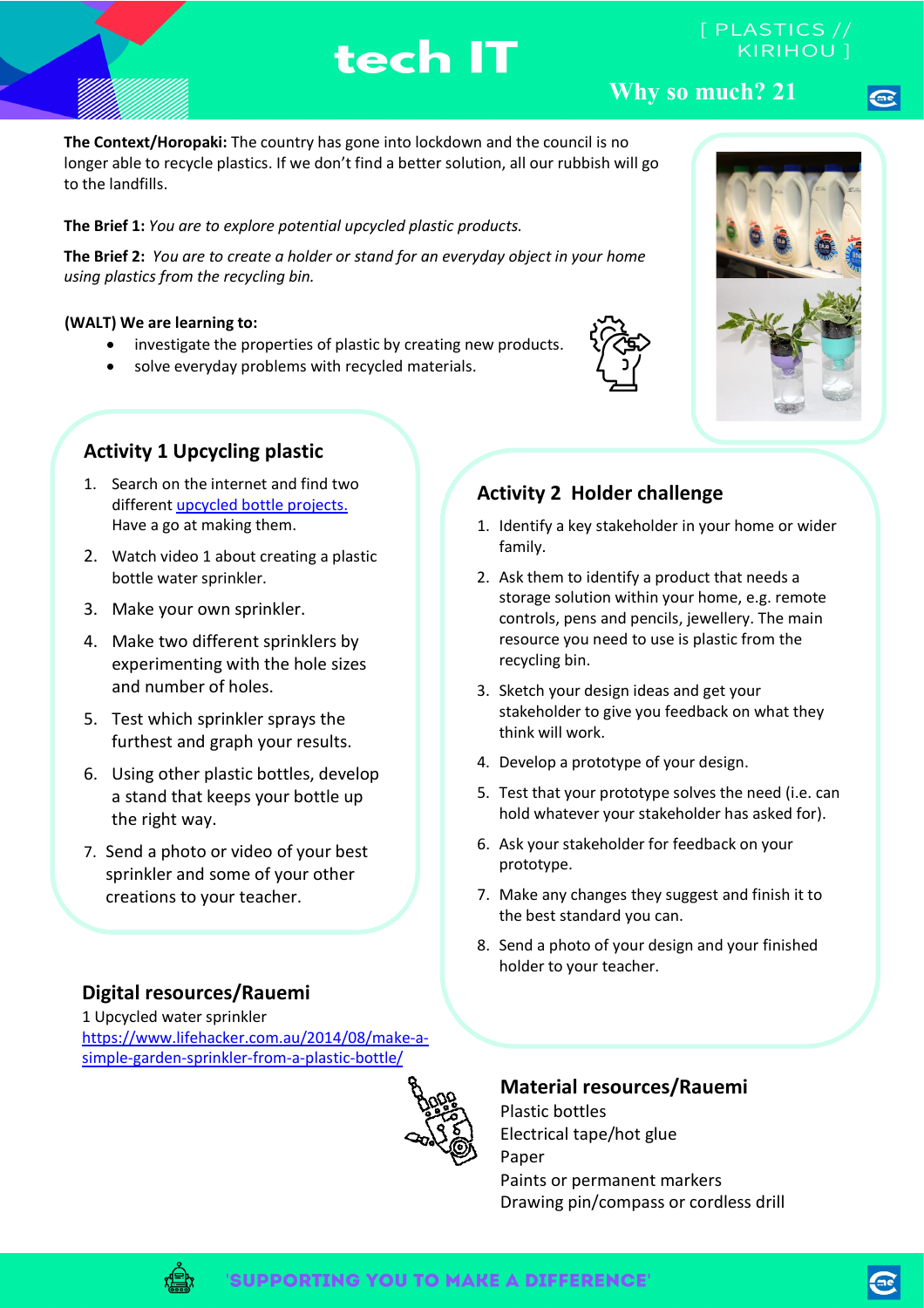**The Context/Horopaki:** In most areas of New Zealand, plastic is still one of the main products used in packaging. Despite a move away from single use plastic bags, there is still a lot of plastic on our shop shelves.

tech IT

**The Brief 1:** *You are to develop an advertising commercial that highlights why people need to recycle plastic.* 

**The Brief 2:** *You are to complete a mini research project on plastic in your home. You are to develop a plan for how you can minimise the waste of plastic through systems, recycling or upcycling.*

#### **(WALT) We are learning to:**

- persuade people to recycle plastic.
- research an environmental issue related to plastic and present our ideas.

### **Activity 1 Recycling advert**

- 1. Watch videos 1-3 to find out about plastic recycling. Identify three key reasons why we need to recycle plastics.
- 2. Create a catchy slogan or jingle that will help the audience to remember your ad.
- 3. Write a script for your advertisement that highlights the key reasons why we need to recycle.
- 4. Present your advert as a movie, a stopmotion animation or as a radio advert. The maximum time available for the advert is 30 seconds.
- 5. Email a copy of your video/animation or sound file to your teacher. <u> 1967 - An Francisco III (1968 - An Francisco III) Martinologico III (</u>

### **Digital resources/Rauemi**

1. Virtual tour of a recycling centre <https://www.youtube.com/watch?v=zgLW9CSvpRw> 2. What really happens to the plastic you throw away [https://www.youtube.com/watch?v=\\_6xlNyWPpB8](https://www.youtube.com/watch?v=_6xlNyWPpB8) 3. Why we need to stop plastic pollution in our oceans <https://www.youtube.com/watch?v=Yomf5pBN8dY>

#### 5. In the last column of the spreadsheet/table, list what you could do to ensure the plastic doesn't end up in a landfill? Think of innovative recycling/upcycling ideas and add them to your spreadsheet for each item.

6. Create an infographic display of your results. You can create a poster or use a digital design software such as canva.com.

**Activity 2 Recycling plastic at home**

1. Choose an area of your home to complete a research inquiry on, e.g. the pantry, kitchen,

2. Identify all of the plastic in your chosen area. 3. Make a [spreadsheet](https://docs.google.com/spreadsheets/d/1YzVD8gT6UtZnO2kp8BaFQFJMLvOmuv8RM5lM2deV_f8/copy) or table of your results.

4. If possible, include photographs of the items.

bedroom, garage, lounge.

• the name of the items • the quantity of each item • whether they are recyclable.

Make a record of:

- 7. If possible, display the infographic/poster in the room to remind your family to be mindful of what they do with old plastic items.
- 8. Share a copy of your infographic/poster and spreadsheet/table with your teacher.

**Recycling 22**





[ PLASTICS //



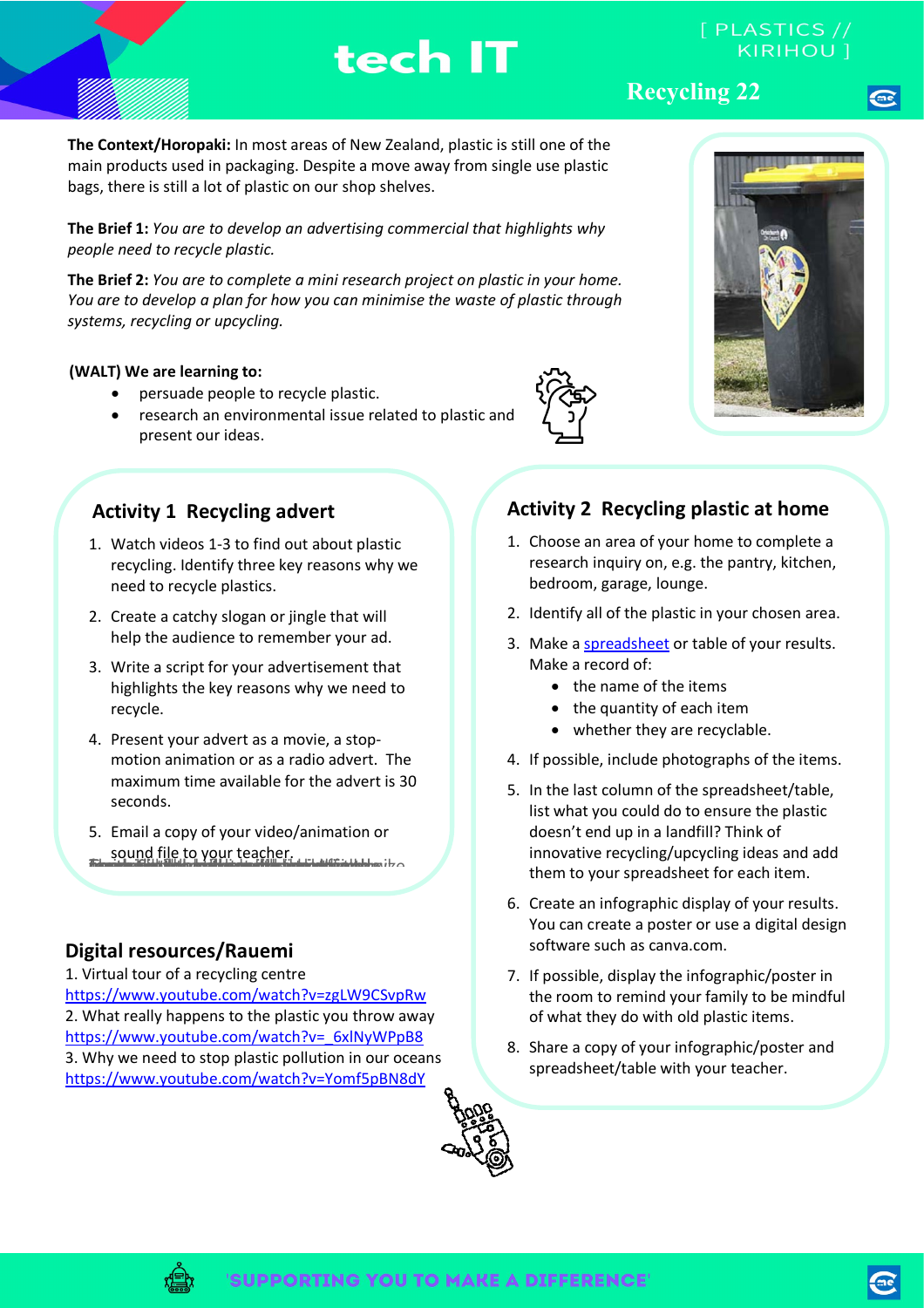# tech IT

# [ PLASTICS //

**Reuse 23**

**The Context/Horopaki:** Plastic is a reusable resource that doesn't break down easily. In order to protect our environment and ensure we have access to plastic in the future, we need to think carefully about how we recycle and reuse plastics.

**The Brief 1:** *You are to make an interactive presentation that highlights the key issues in the life cycle of a plastic bottle to help encourage junior school students to recycle.* 

**The Brief 2:** *You are to research ways to recycle plastic and experiment with one of the processes you find to create a new form.*

### **(WALT) We are learning to:**

- identify the effects of a plastic product on the environment by completing a life cycle analysis
- explore the properties of plastics.

### **Activity 1 Life cycle of a plastic bottle**

- 1. Watch videos 1 and 2 about the life cycle of plastic bottles.
- 2. Answer the following questions:
	- What are the key steps in the life cycle of a plastic bottle?
	- What are the key problems the life cycle of a plastic bottle causes? Think about  $CO<sub>2</sub>$ , water, land, pollution, and electricity.
- 3. Locate images that represent each stage of the life cycle.
- 4. Create a presentation that highlights the key issues in the life cycle of a plastic bottle and will encourage Year 1–2 students to recycle. Use a digital tool you think would make an appealing presentation, e.g. Google Slides, PowerPoint, [Canva.com](https://www.canva.com/search/templates?q=cycle%20diagram&organic=true) (search for '*cycle diagram*')[, Scratch Interactive.](https://www.youtube.com/watch?v=_qzRz9rz3gI)
- 5. Share a copy of your presentation with your teacher.

### **Digital resources/Rauemi**

1 Life cycle analysis <https://www.youtube.com/watch?v=-9JRowyICbo> 2 Life cycle of a plastic bottle <https://www.youtube.com/watch?v=erGnf7ws20E> 3 How to reuse HDPE plastic [https://www.instructables.com/id/HDPE-Blocks-](https://www.instructables.com/id/HDPE-Blocks-From-Plastic-Bottles/)[From-Plastic-Bottles/](https://www.instructables.com/id/HDPE-Blocks-From-Plastic-Bottles/)





### **Activity 2 Recycling plastic**

- 1. Look at digital resource 3 (below) about reusing HDPE plastic.
- 2. Read [this chart](http://www.recycle.co.nz/edit/ftpuploads/157090999_Plastics%20Recycling%20Guide%20by%20Type.pdf) and locate the different types of plastic in your home.
- 3. Ask your parents/caregivers before trying the rest of this activity. Find some HDPE (#2) plastics to recycle—milk or detergent bottles and tops, ice cream containers.
- 4. Remove labels and cut them into small pieces.
- 5. Put a layer of baking paper on an oven tray and place the plastic in the middle of the paper.
- 6. Turn on the oven to about 180 degrees and heat the plastic until it changes to a clear colour (1–5 minutes). The temperature may need to be slightly hotter or cooler depending on your oven.
- 7. Remove the plastic from the oven and use ovensafe gloves and wooden sticks to roll or fold the plastic together and mix the colours.
- 8. Heat and repeat until you have moulded the plastic into a shape and style you like. What could you do with this new plastic?
- 9. Email a photo of your new plastic to your teacher along with a description of what you think you could make with it.

### **Material resources/Rauemi**

Baking paper Old milk bottles, lids and other HDPE plastic Heavy-duty gloves or wooden blocks to mould the plastic